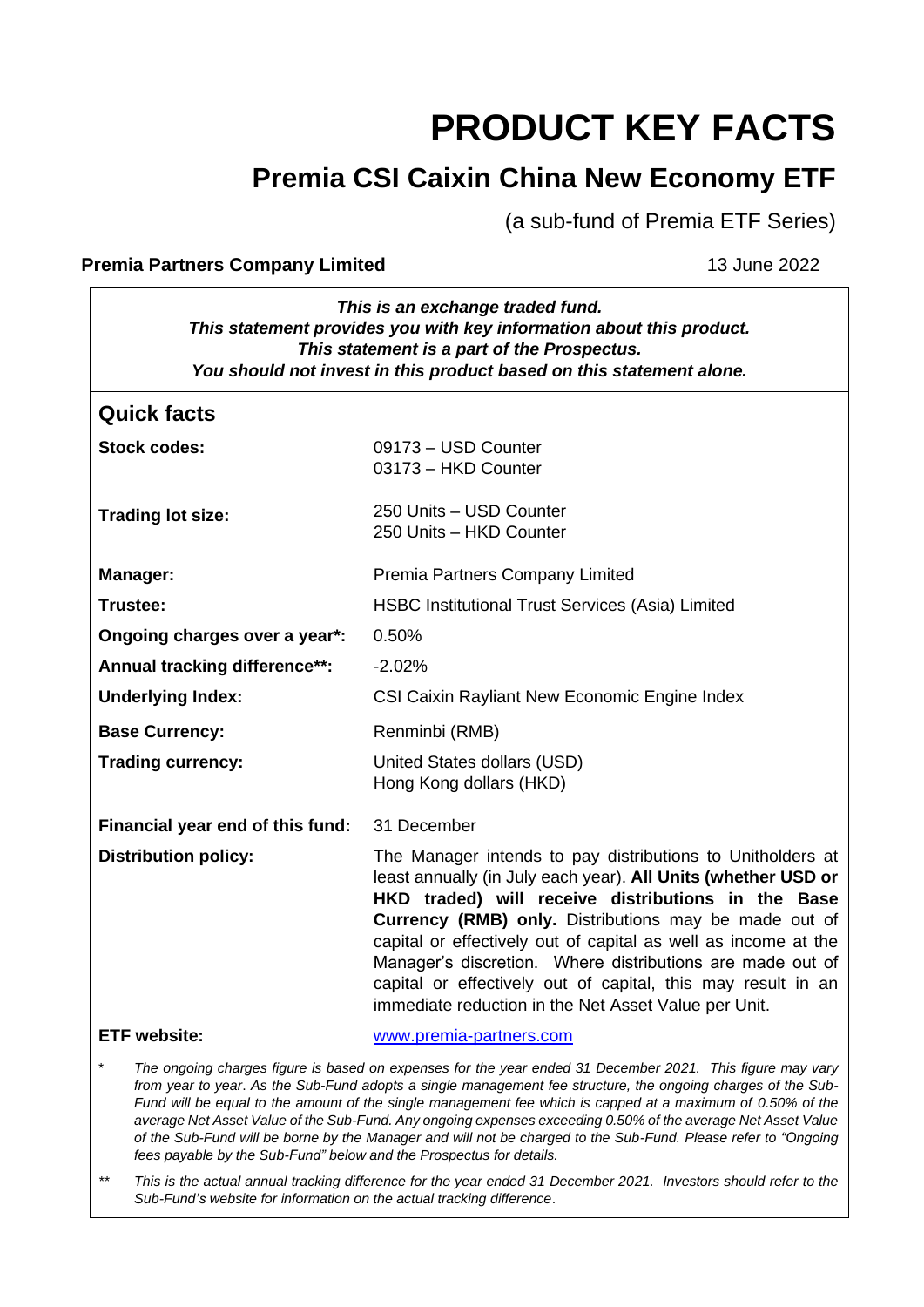# **What is this product?**

Premia CSI Caixin China New Economy ETF (the "**Sub-Fund**") is a sub-fund of Premia ETF Series, which is an umbrella unit trust established under Hong Kong law. The units of the Sub-Fund ("**Units**") are listed on The Stock Exchange of Hong Kong Limited (the "**SEHK**"). These Units are traded on the SEHK like listed stocks. The Sub-Fund is a passively managed index tracking exchange traded fund under Chapter 8.6 of the Code on Unit Trusts and Mutual Funds (the "**Code**").

The Sub-Fund is a physical ETF which invests directly in the PRC's domestic securities markets through the Stock Connect (as defined below).

# **Objective and investment strategy**

#### **Objective**

The investment objective of the Sub-Fund is to provide investment results that, before fees and expenses, closely correspond to the performance of the CSI Caixin Rayliant New Economic Engine Index (the "**Index**").

#### **Strategy**

In seeking to achieve the Sub-Fund's investment objective, the Manager will use an optimised representative sampling strategy by investing, directly or indirectly, in a representative sample of the securities in the Index that collectively reflects the investment characteristics of the Index via the Shanghai-Hong Kong Stock Connect and Shenzhen-Hong Kong Stock Connect (collectively the "**Stock Connect**"). The Sub-Fund may or may not hold all of the Securities that are included in the Index, and may hold securities which are not included in the Index, provided that these collectively feature a high correlation with the Index. The Manager may invest up to 100% of the Net Asset Value of the Sub-Fund through the Stock Connect. The Sub-Fund may invest substantially in the ChiNext market and/or stocks listed on the Small and Medium Enterprise board (the "**SME Board**") of the Shenzhen Stock Exchange (the "**SZSE**").

The Sub-Fund may also invest in money market funds and in cash deposits for cash management purposes although such investments are not anticipated to exceed 5% of the Net Asset Value of the Sub-Fund.

Currently the Manager has no intention to invest the Sub-Fund in any financial derivative instruments (including structured products or instruments) for hedging or non-hedging (i.e. investment) purposes, and will not enter into securities lending transactions, repurchase or reverse repurchase transactions and other similar over-the-counter transactions. The Manager will seek the prior approval of the SFC (to the extent required under applicable regulatory requirements) and provide at least 1 month's prior notice to Unitholders (or such shorter notice period as may be permitted under applicable regulatory requirements) before the Manager engages in any such investments.

The investment strategy of the Sub-Fund is subject to the investment and borrowing restrictions set out in the Prospectus.

#### **Index**

The Index is a fundamental multi-factor weighted index which is designed to track the performance of the strongest, fastest-growing emerging A-Share companies in up-and-coming industries while offering investors exposure to factors that have delivered excess returns historically. Constituents are selected based on a combination of factors including market capitalisation, industry, ratio of non-fixed assets and financial health, and then weighted by factors measuring growth and liquidity.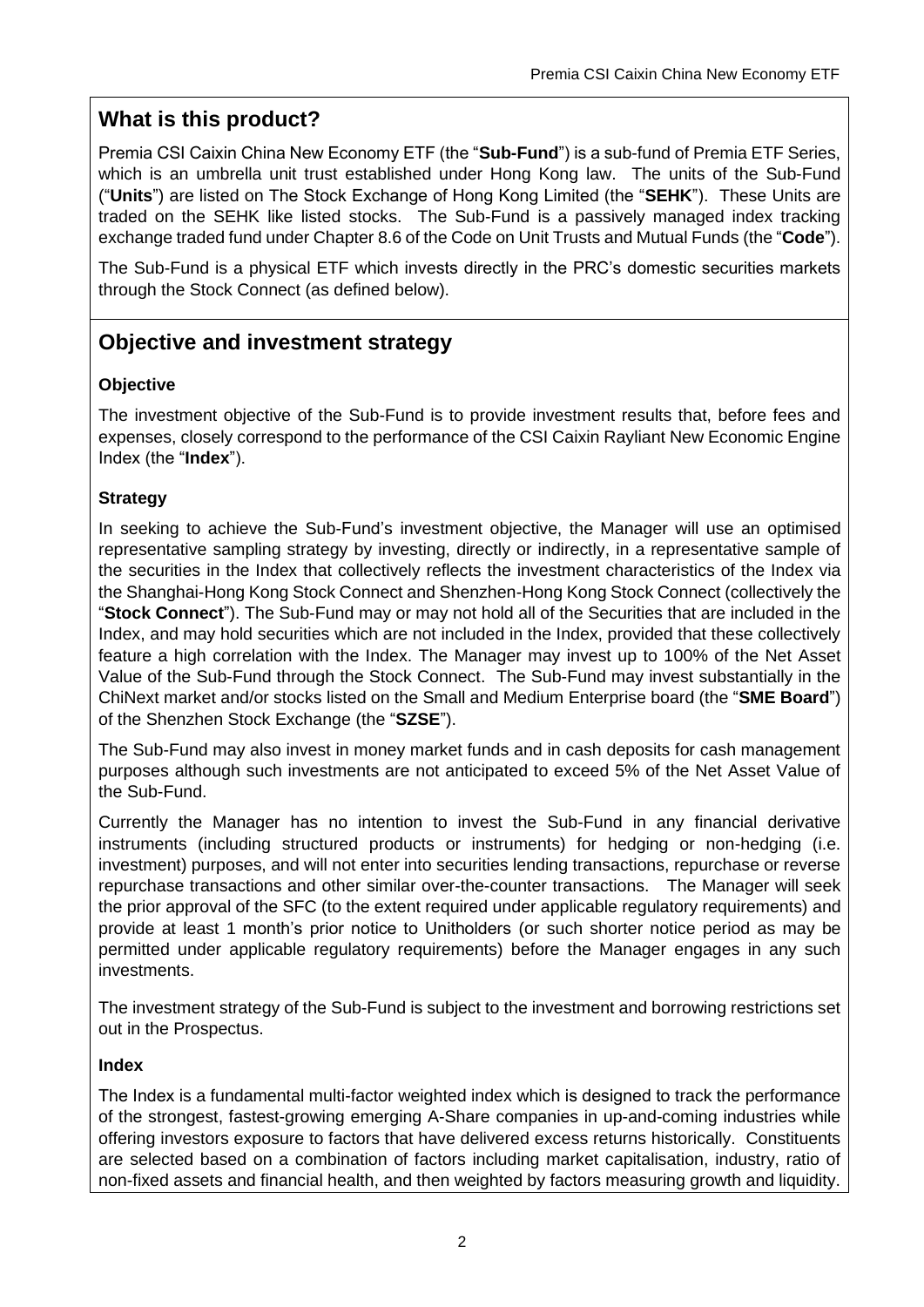The Index is compiled and published by China Securities Index Co., Ltd ("**CSI**" or the "**Index Provider**"). The Manager (and each of its Connected Persons) is independent of the Index Provider.

The Index is a total return index. A total return index calculates the performance of the index constituents on the basis that any dividends or distributions are reinvested. The Index is denominated and quoted in RMB.

As at 7 June 2022, it comprised 300 constituent stocks with float market capitalisation of approximately RMB180.53 billion. The Index was launched on 23 December 2016 and had a base level of 1,000 on 30 June 2013.

You can obtain the most updated list of the constituents of the Index and additional information of the Index from the website of CSI at [www.csindex.com.cn.](http://www.csindex.com.cn/)

#### **Vendor codes**

Bloomberg: CSIR2928

# **Use of derivatives**

The fund will not use derivatives for any purposes.

# **What are the key risks?**

**Investment involves risks. Please refer to the Prospectus for details including the risk factors.**

#### **1. General investment risk**

• The Sub-Fund's investment portfolio may fall in value due to any of the key risk factors below and therefore your investment in the Sub-Fund may suffer losses. There is no guarantee of the repayment of principal.

#### **2. Equity market risk**

• The Sub-Fund's investment in equity securities is subject to general market risks, whose value may fluctuate due to various factors, such as changes in investment sentiment, political and economic conditions and issuer-specific factors.

#### **3. Fundamental multi-factor weighted index risks**

- The Index is a new fundamental multi-factor weighted index whereby constituents are selected and weighted based on certain quantitative investment factors. While the Index seeks to enhance return by focusing on such factors which may have historically outperformed the overall market, there can be no assurance that the Index will outperform the market at any time. It is possible that the Index may underperform capitalisation weighted indices or other benchmarks in some market environments, potentially for extended periods.
- The Index methodology of focusing on certain factors may lead to unintended portfolio concentration in, for example, specific industry sectors. The Sub-Fund by tracking the Index may also have relatively large holdings in companies with relatively smaller market capitalisation than it would have held if tracking a capitalisation weighted index.

#### **4. Risk associated with small-capitalisation/mid-capitalisation companies**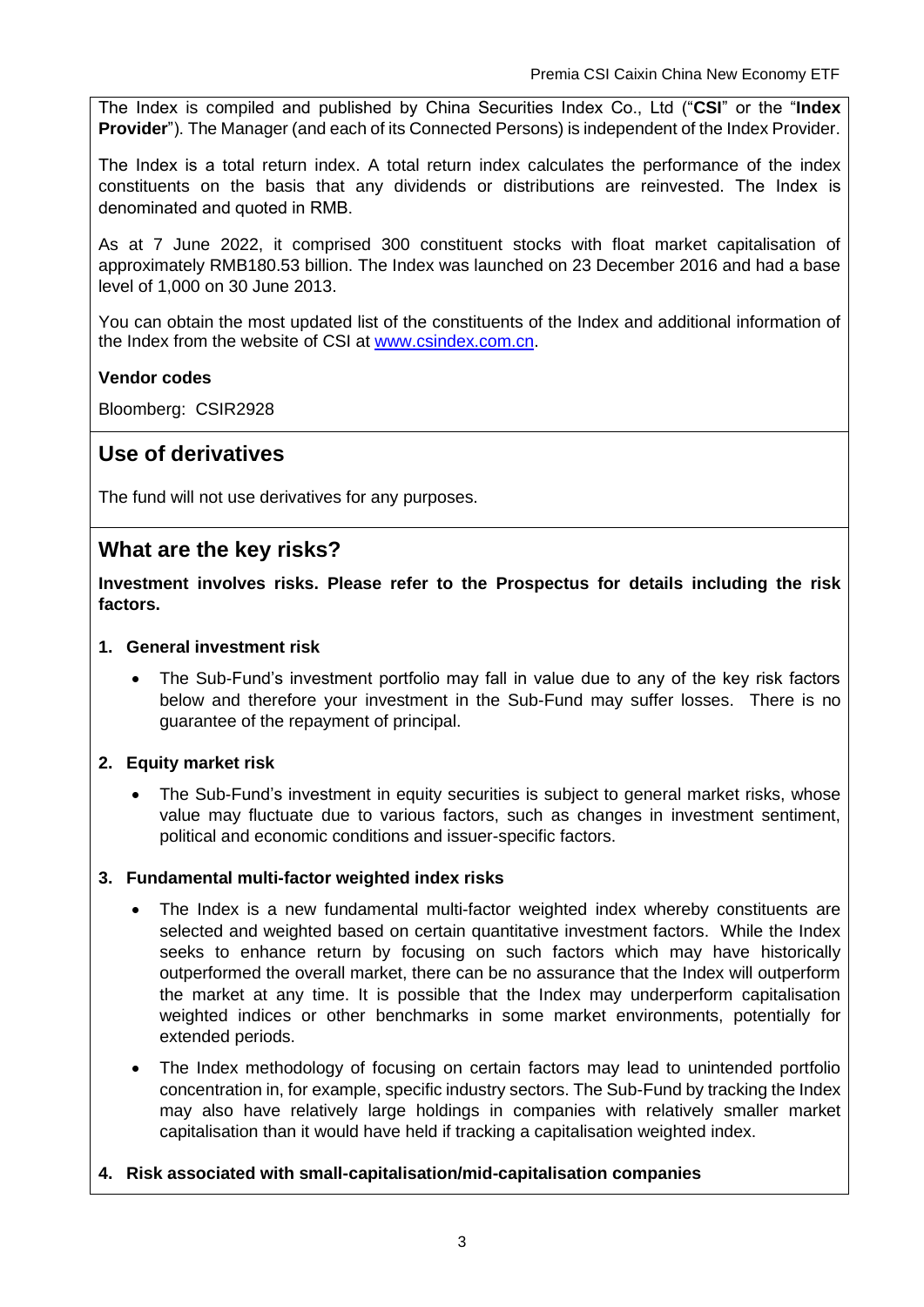• The stock of small-capitalisation/mid-capitalisation companies may have lower liquidity and their prices are more volatile to adverse economic developments than those of larger capitalisation companies in general.

#### **5. New economy companies risk**

• The Sub-Fund will invest in companies in various new economy industries including information technology, environment protection and finance services. These growth companies may be in their preliminary stage of development with smaller business scale and shorter operating history and may have limited product lines, markets or financial resources, less mature business model or may depend on a limited management group, and their businesses are usually subject to higher uncertainty and more fluctuations in their performance. Therefore, they are subject to higher market volatility and risks compared to companies in other industries. Given the emerging nature of the industries they operate in, the performance of such companies may be materially affected by worldwide scientific or technological developments or adverse events in their industries or development.

#### **6. Concentration / PRC market risks**

- The Sub-Fund's investments are concentrated in the new economy industry sectors in the PRC. The value of the Sub-Fund may be more volatile than that of a fund having a more diverse portfolio of investments. The value of the Sub-Fund may be more susceptible to adverse economic, political, policy, foreign exchange, liquidity, tax, legal or regulatory event affecting the PRC market and such new economy sectors.
- The A-Share market in the PRC is highly volatile and may be subiect to potential settlement difficulties. Prices of A-Shares may rise and fall significantly and may fluctuate to a greater degree than more developed markets. Such volatility may result in suspension of A-Shares or imposition of other measures by the PRC authorities affecting the dealing/trading of Units and adversely affecting the value of the Sub-Fund.
- Securities exchanges in the PRC typically have the right to suspend or limit trading in any security traded on the relevant exchange. The PRC government or the regulators may also implement policies that may affect the financial markets. All these may have a negative impact on the Sub-Fund.

#### **7. Distributions out of or effectively out of capital risks**

• Payment of dividends out of capital or effectively out of capital amounts to a return or withdrawal of part of an investor's original investment or from any capital gains attributable to that original investment. Any such distributions may result in an immediate reduction in the Net Asset Value per Unit of the Sub-Fund.

#### **8. Other currency distributions risk**

• Investors should note that any distributions on Units will be made in the base currency (RMB) only. In the event that the relevant Unitholder has no account in RMB, the Unitholder may have to bear the fees and charges associated with the conversion of such distributions from RMB to HKD or other currency. The Unitholder may also have to bear bank or financial institution fees and charges associated with the handling of the distribution payment. Unitholders are advised to check with their brokers regarding arrangements for distributions.

#### **9. RMB currency and conversion risks**

• RMB is currently not freely convertible and is subject to exchange controls and restrictions. Although offshore RMB (CNH) and onshore RMB (CNY) are the same currency, they trade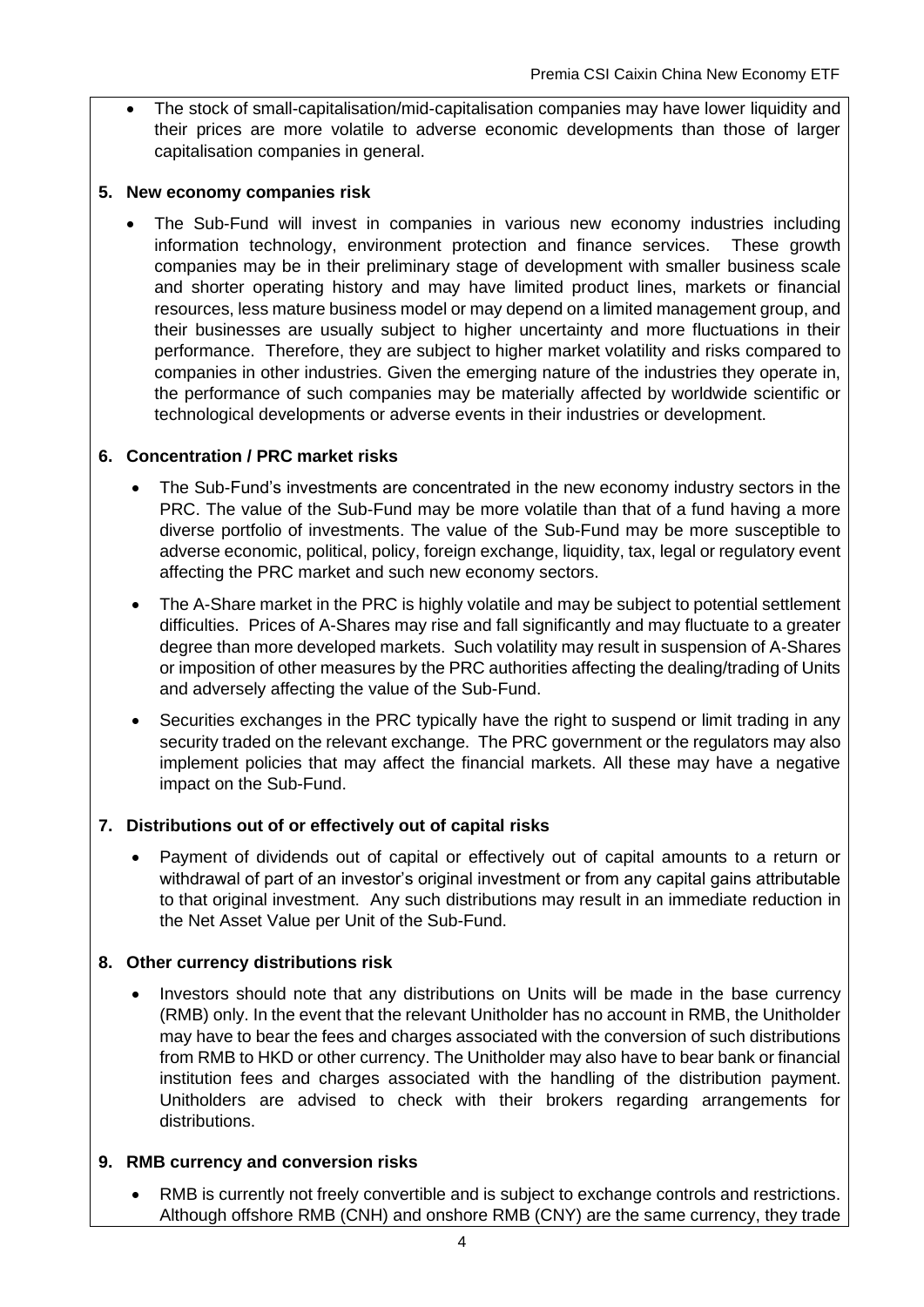at different rates. Any divergence between CNH and CNY may adversely impact investors. Under exceptional circumstances, payment of redemption proceeds and/or distributions in RMB may be delayed, or redemptions may be paid in US dollars or HKD instead, due to the exchange controls and restrictions applicable to RMB.

• Any depreciation of RMB could adversely affect the value of any investor's investment in the Sub-Fund. Non-RMB based investors are exposed to foreign exchange risk and there is no guarantee that the value of RMB against the investors' base currencies (for example HKD) will not depreciate.

#### **10. Stock Connect associated risk**

• The relevant rules and regulations on Stock Connect are subject to change which may have potential retrospective effect. Stock Connect is subject to quota limitations. Where a suspension in the trading through Stock Connect is effected, the Sub-Fund's ability to invest in A-Shares or access the PRC market through the programme will be adversely affected. In such event, the Sub-Fund's ability to achieve its investment objective could be negatively affected.

#### **11. SME Board and ChiNext market risks**

- *Higher fluctuation on stock prices*: Listed companies on the SME Board and/or ChiNext board of the SZSE are usually of emerging nature with smaller operating scale. In particular, listed companies on ChiNext markets are subject to wider price fluctuation limits, and due to higher entry thresholds for investors may have limited liquidity, compared to other boards. Hence, they are subject to higher fluctuation in stock prices and liquidity and have higher risks and turnover ratios than companies listed on the main board of the SZSE.
- *Over-valuation risk*: Stocks listed on SME Board and/or ChiNext may be overvalued and such exceptionally high valuation may not be sustainable. Stock price may be more susceptible to manipulation due to fewer circulating shares.
- *Differences in regulation*: The rules and regulations regarding companies listed on the ChiNext market are less stringent in terms of profitability and share capital than those in the main board and SME Board.
- *Delisting risk*: It may be more common and faster for companies listed on the SME Board and/or ChiNext market to delist. In particular, ChiNext market has stricter criteria for delisting compared to other boards. This may have an adverse impact on the Sub-Fund if the companies that it invests in are delisted.
- Investments in the SME Board and/or the ChiNext market may result in significant losses for the Sub-Fund and its investors.

#### **12. Passive investments risk**

• The Sub-Fund is passively managed and the Manager will not have the discretion to adapt to market changes due to the inherent investment nature of the Sub-Fund. Falls in the Index are expected to result in corresponding falls in the value of the Sub-Fund.

#### **13. Tracking error risk**

The Sub-Fund may be subject to tracking error risk, which is the risk that its performance may not track that of the Index exactly. This tracking error may result from the investment strategy used and/or fees and expenses. The Manager will monitor and seek to manage such risk and minimise tracking error. There can be no assurance of exact or identical replication at any time of the performance of the Index.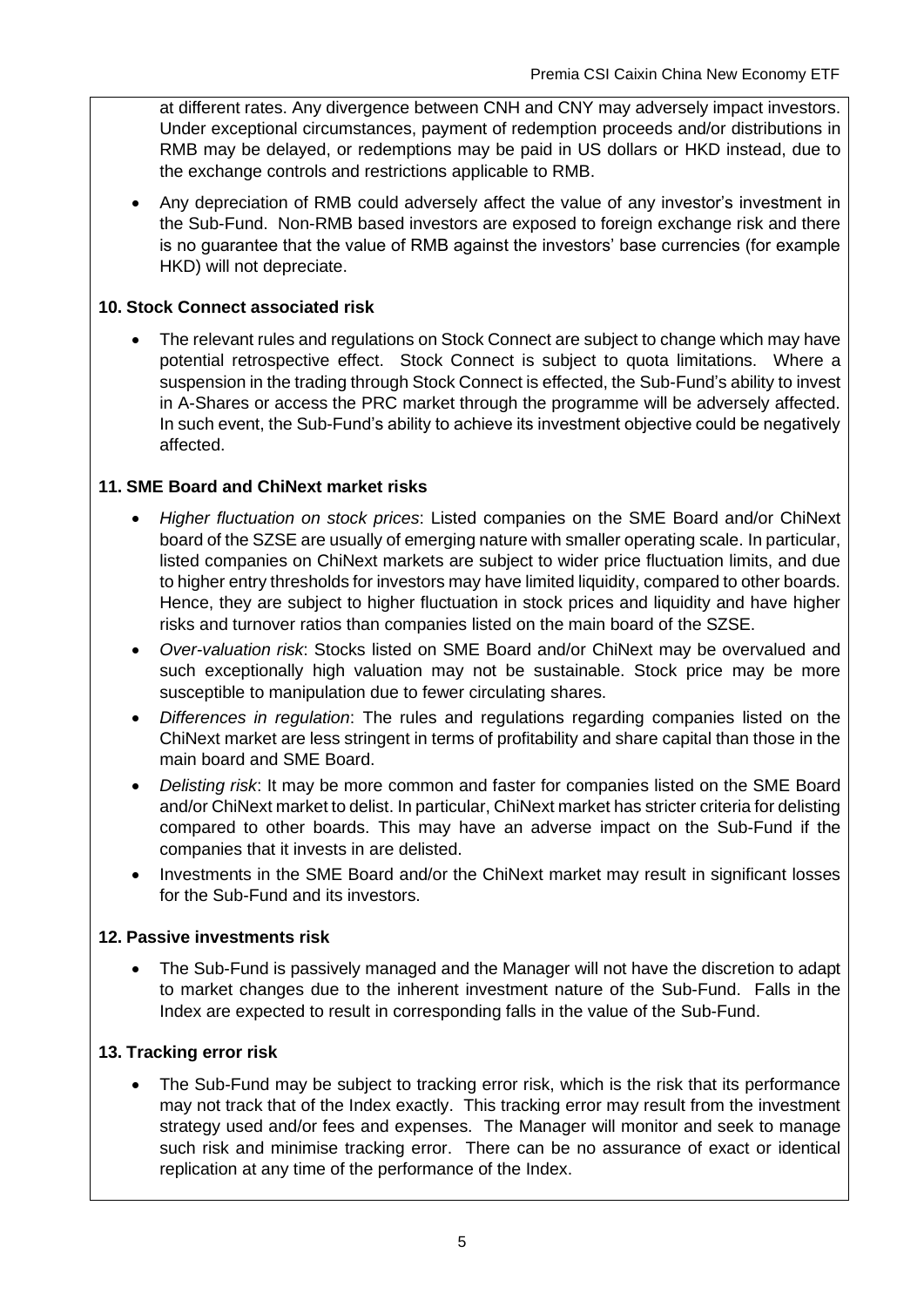#### **14. Trading risks**

- The trading price of Units on the SEHK is driven by market factors such as the demand and supply of Units. Therefore, the Units may trade at a substantial premium or discount to the Sub-Fund's Net Asset Value.
- As investors will pay certain charges (e.g. trading fees and brokerage fees) to buy or sell Units on the SEHK, investors may pay more than the Net Asset Value per Unit when buying Units on the SEHK, and may receive less than the Net Asset Value per Unit when selling Units on the SEHK.

#### **15. Trading differences risks**

- As the PRC stock exchanges (i.e. the Shanghai and Shenzhen Stock Exchanges) may be open when Units in the Sub-Fund are not priced, the value of the securities in the Sub-Fund's portfolio may change on days when investors will not be able to purchase or sell the Sub-Fund's Units.
- Differences in trading hours between the PRC stock exchanges and the SEHK may also increase the level of premium or discount of the Unit price to Sub-Fund's Net Asset Value.
- PRC A-Shares are subject to trading bands which restrict increase and decrease in the trading price, while Units listed on the SEHK are not. This difference may also increase the level of premium or discount of the Unit price to Sub-Fund's Net Asset Value.

#### **16. Termination risks**

The Sub-Fund may be terminated early under certain circumstances, for example, where the Index is no longer available for benchmarking or if the size of the Sub-Fund falls below HKD100 million. Investors may not be able to recover their investments and suffer a loss when the Sub-Fund is terminated.

#### **17. Reliance on market maker and liquidity risks**

• Although the Manager will ensure that at least one Market Maker will maintain a market for the Units, and that at least one Market Maker gives not less than 3 months' notice prior to terminating market making arrangement under the relevant market maker agreement, liquidity in the market for Units may be adversely affected if there is no or only one Market Maker for the Units. There is also no guarantee that any market making activity will be effective.

#### **18. Custodian Risk**

• The Sub-Fund's investments may be registered in the name of a sub-custodian where, due to the nature of the laws or market practice of jurisdictions, it is common market practice or not feasible to do otherwise and may be exposed to risk in circumstances whereby the custodian will have no liability. Such investments may not be segregated from the subcustodian's own investments and in the event of default or fraud of such sub-custodian, the Sub-Fund's assets may not be protected and may be irrecoverable by the Sub-Fund.

# **How has the fund performed?**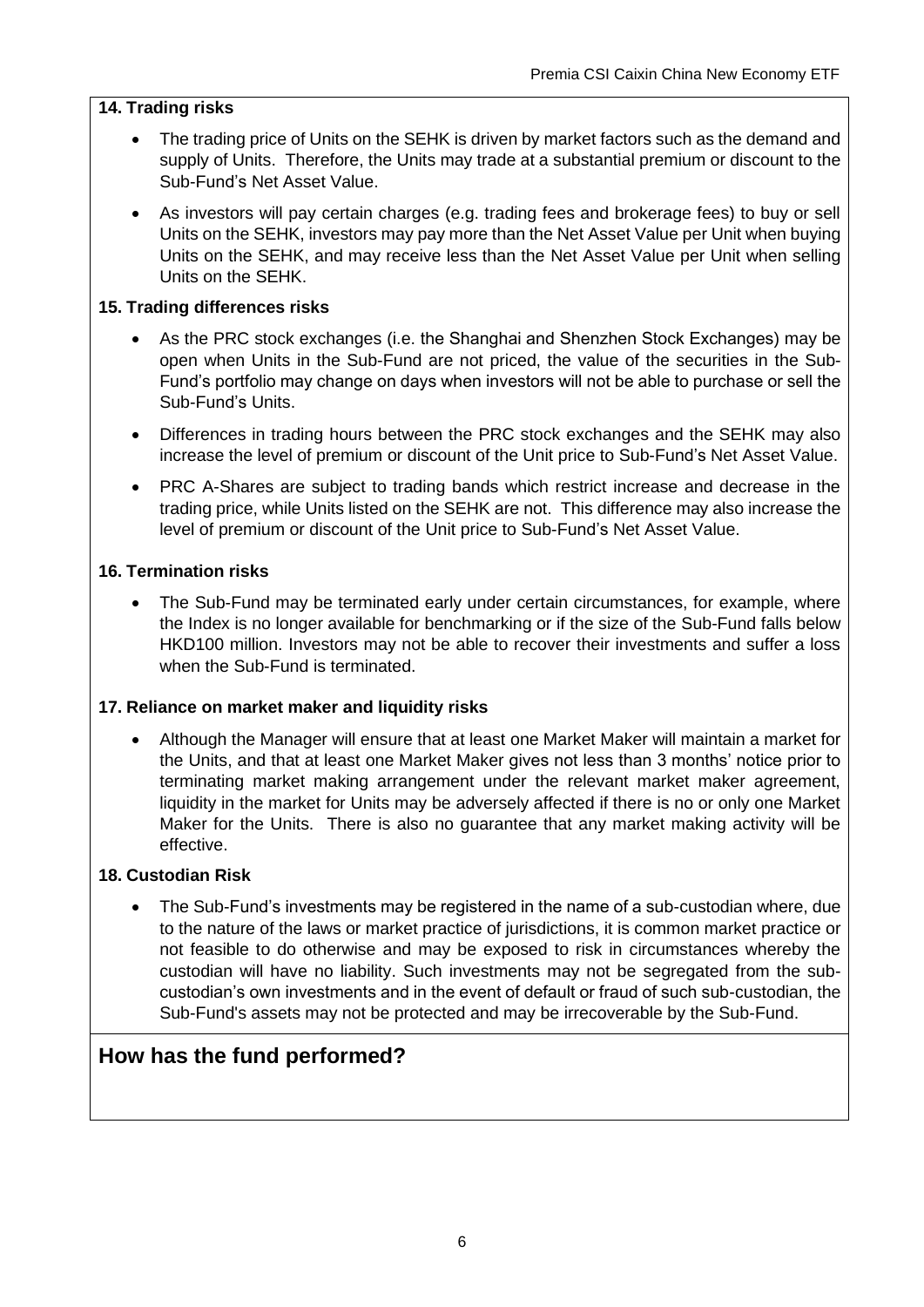

- Past performance information is not indicative of future performance. Investors may not get back the full amount invested.
- The computation basis of the performance is based on the calendar year end, NAV-To-NAV, with dividend reinvested.
- These figures show by how much the Sub-Fund increased or decreased in value during the calendar year being shown. Performance data has been calculated in RMB including ongoing charges and excluding your trading costs on SEHK.
- Fund launch date: 20 October 2017

# **Is there any guarantee?**

The Sub-Fund does not have any guarantees. You may not get back the amount of money you invest.

### **What are the fees and charges?**

Please refer to the section entitled "Fees and Expenses" of the Prospectus for details of other fees and expenses.

#### **Charges incurred when trading the Sub-Fund on the SEHK**

| <b>Fees</b>                                  | What you pay                                  |
|----------------------------------------------|-----------------------------------------------|
| Brokerage fee                                | Market rates                                  |
| Transaction levy                             | $0.0027\%$ <sup>1</sup> of the trading price  |
| Trading fee                                  | $0.005\%$ <sup>2</sup> of the trading price   |
| Financial Reporting Council transaction levy | $0.00015\%$ <sup>3</sup> of the trading price |
| Stamp duty                                   | Nil                                           |
| Inter-counter transfer fee                   | HKD5 per instruction $4$                      |

*<sup>1</sup> Transaction levy of 0.0027% of the trading price of the Units, payable by each of the buyer and the seller.*

*<sup>2</sup> Trading fee of 0.005% of the trading price of the Units, payable by each of the buyer and the seller.*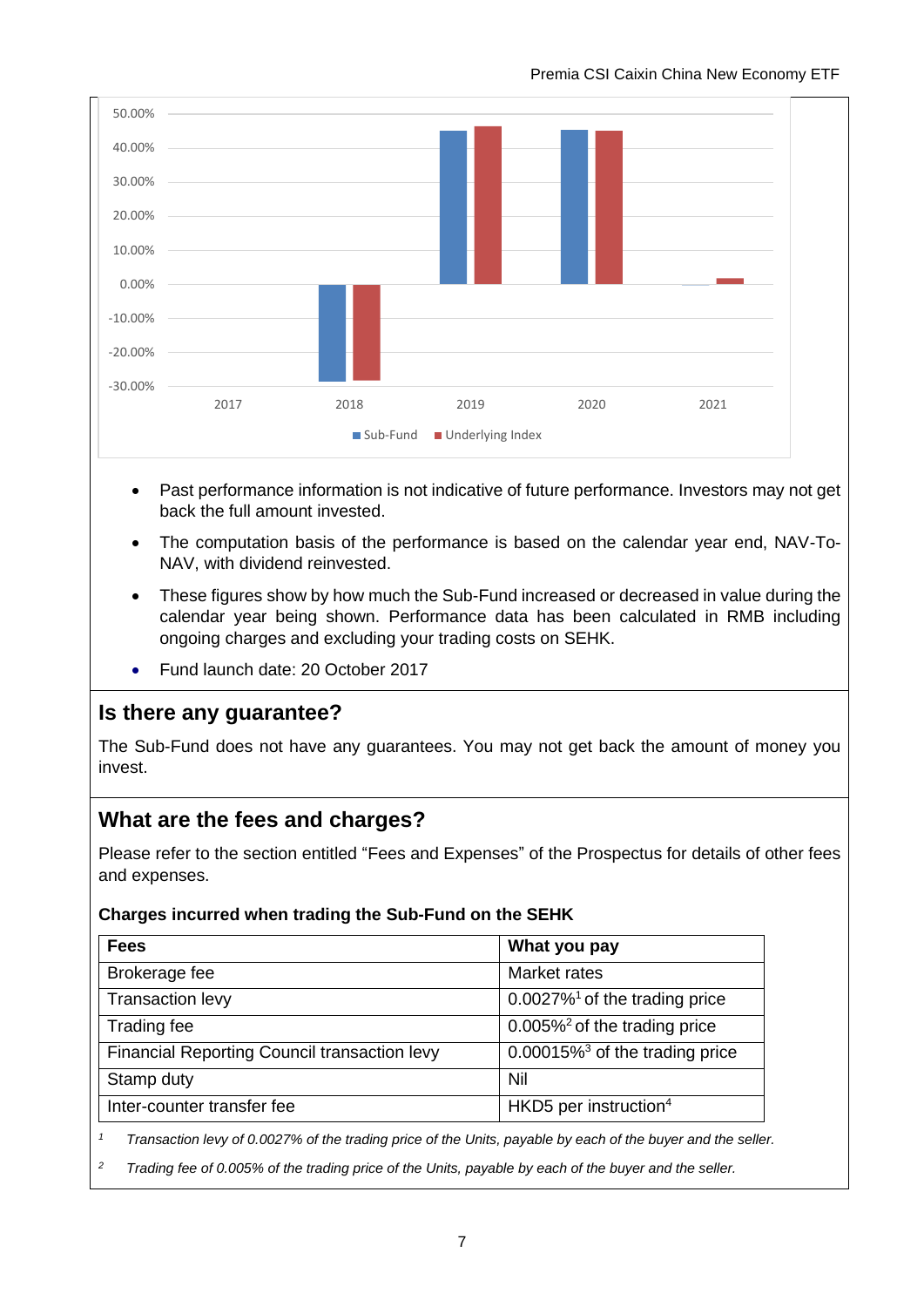- *<sup>3</sup>Financial Reporting Council transaction levy of 0.00015% of the trading price of the Units, payable by each of the buyer and the seller from 1 January 2022.*
- *<sup>4</sup> HKSCC will charge each CCASS participant a fee of HKD5 per instruction for effecting an inter-counter transfer between one counter and another counter. Investors should check with their brokers regarding any additional fees.*

#### **Ongoing fees payable by the Sub-Fund**

The following expenses will be paid out of the Sub-Fund. They affect you because they reduce the Net Asset Value of the Sub-Fund which may affect the trading price.

| <b>Fees</b>                        | Annual rate (as a % of the Sub-Fund's value) |
|------------------------------------|----------------------------------------------|
| Management fee*                    | 0.50%                                        |
| Trustee fee                        | Included in the management fee               |
| Performance fee                    | Nil                                          |
| Administration and custody<br>fees | Included in the management fee               |

*\* The management fee is a single flat fee to cover all of the Sub-Fund's fees, costs and expenses (and its due proportion of any costs and expenses of the Trust allocated to it). The ongoing charges of the Sub-Fund is equal to the amount of the single management fee which is capped at a maximum of 0.50% of the average Net Asset Value of the Sub-Fund. Any increase or removal of the cap is subject to the prior approval of the SFC and one month's prior notice to Unitholders. Please refer to the Prospectus for details.*

#### **Other fees**

You may have to pay other fees when dealing in the Units of the Sub-Fund.

# **Additional information**

You can find the following information relating to the Sub-Fund (in English and in Chinese) at the following website [www.premia-partners.com](http://www.premia-partners.com/) (which has not been reviewed or approved by the SFC):

- The Prospectus including the Product Key Facts Statement (as revised from time to time)
- The latest annual audited accounts and interim half yearly unaudited report of the Sub-Fund (in English only)
- Any notices relating to material changes to the Sub-Fund which may have an impact on its investors such as material alterations or additions to the Prospectus including the Product Key Facts Statement or the constitutive documents of the Trust and/or the Sub-Fund
- Any public announcements made by the Manager in respect of the Sub-Fund, including information with regard to the Sub-Fund and the Index, the suspension of creations and redemptions of Units, the suspension of the calculation of its Net Asset Value, changes in its fees and the suspension and resumption of trading in its Units
- The near real time estimated Net Asset Value per Unit of the Sub-Fund (updated every 15 seconds throughout each dealing day) in USD and HKD
- The last closing Net Asset Value of the Sub-Fund in RMB only and the last closing Net Asset Value per Unit of the Sub-Fund in RMB, USD and HKD
- The past performance information of the Sub-Fund
- The annual tracking difference and tracking error of the Sub-Fund
- The composition of the Sub-Fund (updated on a daily basis)